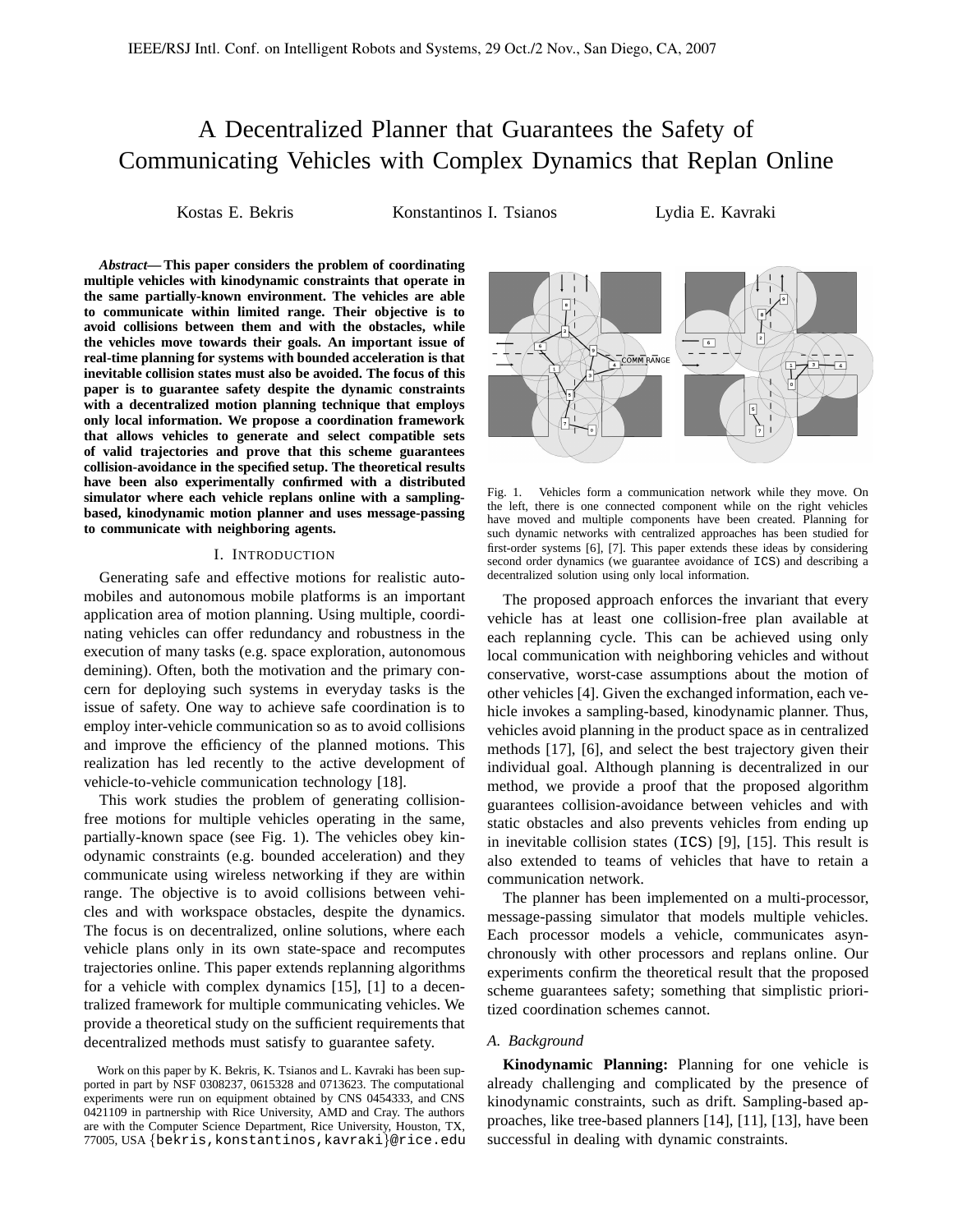**Replanning:** Planning with partial-observability requires interleaving sensing, planning and execution, where a planner is called frequently and has finite time to replan a trajectory. Replanning from scratch is possible [11] but recent methods use information from previous planning cycles to speed up the performance of replanning [5], [8], [19], [10]. There are also methods that use a previously constructed roadmap to replan online [4], [12].

**Safety:** Replanning with bounded acceleration raises safety concerns since a robot can reach an ICS [9], [15]. An extension of basic sampling-based planners avoids ICS at a low computational cost [1].

**Coordination:** Centralized planning approaches have been proposed for coordinating dynamic networks which form when vehicles operate in the same area [6], [7]. *Centralized* methods are reliable [17] but also computationally expensive due to the exponential dependency of motion planning on problem dimensionality. *Decentralized* methods, such as prioritized schemes [3], plan separately for each robot and then coordinate the robots' interactions. Planning can be orders of magnitudes faster but can also lead to collisions [17], [6]. An important research direction is how to make decentralized approaches more reliable [16].

# *B. Contribution*

In relation to the existing literature, this paper:

- Extends work on ICS [9], [1] to the case of multiple, coordinating vehicles.
- Extends planning methods for dynamic networks [6] to problems with more complicated dynamics and proposes a fully decentralized framework.
- Provides a theoretical analysis that decentralized replanning can be not only fast but also safe [17], [16]. Results from a distributed simulation reaffirm the analysis.

## II. PROBLEM SETUP

Consider vehicles  $V_1, \ldots, V_v$  deployed in the same partially-known environment, trying to move towards their individual goals. A vehicle's motion is governed by the differential equations:  $\dot{x}(t) = f(x(t), \alpha)$  and  $g(x(t), \dot{x}(t)) \leq$ 0, where  $x(t) \in \mathcal{X}$  represents a state,  $\alpha \in \mathcal{A}$  is a control, f, g are smooth and  $t$  is time. This paper focuses on systems with bounds in velocity and acceleration. Each vehicle is equipped with wireless communication capabilities. When two robots are within range they establish a communication link.

*How can the vehicles communicate so as to guarantee collision avoidance despite kinodynamic constraints? Is it possible to obtain a decentralized solution where each vehicle needs only local information for planning?*

The following assumptions are being made in this work:

- Communication is reliable, offers sufficient bandwidth and is not affected by line of sight constraints. The vehicles synchronize their operation.
- We do not deal with issues related to uncertainty. We assume that motion commands selected and communicated by a vehicle are executed fairly accurately and there are no sensing errors.

#### **Notation:**

- A state  $x_i(t)$  is **collision-free** if  $V_i$  does not collide with obstacles. If vehicles  $V_i$ ,  $V_j$  are not in collision at t, their states  $x_i(t), x_j(t)$  are **compatible states**:  $x_i(t) \approx x_j(t)$ .
- A **plan**  $p(dt) = \{(\alpha_1, dt_1), \dots, (\alpha_n, dt_n)\}$  is a time sequence of controls with duration  $dt = \sum_i dt_i$ .
- A **trajectory**  $\pi(x(t), p(dt))$  is the resulting sequence of states when a plan  $p(dt)$  is executed at state  $x(t)$ . A trajectory is **feasible** if it respects f and g. A plan  $p(dt)$ is **valid** at state  $x(t)$  if it produces a feasible trajectory  $\pi(x(t), p(dt)).$
- State  $x^{\pi}(t')$  occurs along trajectory  $\pi$  at time t'. A **collision-free trajectory** must be feasible and:

$$
\forall t' \in [t : t + dt] : x^{\pi}(t') \text{ is collision-free.}
$$

• Trajectories  $\pi_i(x_i(t_i), p_i(dt_i))$  and  $\pi_j(x_j(t_j), p_j(dt_j))$ are **compatible trajectories** ( $\pi_i \approx \pi_j$ ) iff:

$$
\forall t' \in [\max\{t_i, t_j\} : \min\{t_i + dt_i, t_j + dt_j\}]:
$$
  

$$
x^{\pi_i}(t') \approx x^{\pi_j}(t').
$$

• **Trajectory concatenation**  $\pi'(\pi(x(t), p(dt)), p'(dt'))$ is the sequence of states a vehicle follows when it first executes the plan  $p(dt)$  at state  $x(t)$  and after the completion of  $p(dt)$  the vehicle executes plan  $p'(dt')$ .

### III. DECENTRALIZED COORDINATED PLANNING

We first describe a planner that a single vehicle can use to replan and avoid ICS. We then extend this algorithm to the case of multiple communicating vehicles, initially assuming that all vehicles can communicate. This assumption is later waived and the algorithm is also extended to the case of a vehicular network.

## *A. Safe Motion Planning for a Single Vehicle*

The algorithm incrementally expands a tree data structure in the vehicle's state-time space and returns safe paths given a partially-known workspace and kinodynamic constraints [1]. There are two elements of the approach relevant to the multi-robot problem: (i) The planner's operation is broken into consecutive replanning cycles. (ii) Within a cycle, the planner avoids not only collisions but also avoids ICS.

During cycle  $(t_{n-1} : t_n)$ , the planner uses an updated model of the world up to time  $t_{n-1}$  and an estimate of the state  $x(t_n)$  at the beginning of the next planning cycle  $(t_n : t_{n+1})$ . Given a goal, the planner computes a new plan before  $t_n$  that will be executed during the next cycle:  $(t_n, t_{n+1})$ , as in Fig. 2 (left). This is achieved by expanding a tree data structure  $(Tree)$  in the vehicle's state-time space using a sampling-based approach [1], [14], [11], [13]. From the expanded tree, a valid plan  $p(t_n : t_{n+1})$  that results in the trajectory  $\pi(x(t_n), p(t_n : t_{n+1}))$  must be selected.

It is not sufficient for  $\pi(x(t_n), p(t_n : t_{n+1}))$  to be just collision-free, since it may lead to an ICS [9], as Fig. 2 (right) demonstrates. It is computationally intractable, however, to check if a state is truly ICS or not: all possible plans out of that state have to be examined to determine if there is an escape plan. It is sufficient, however, to take a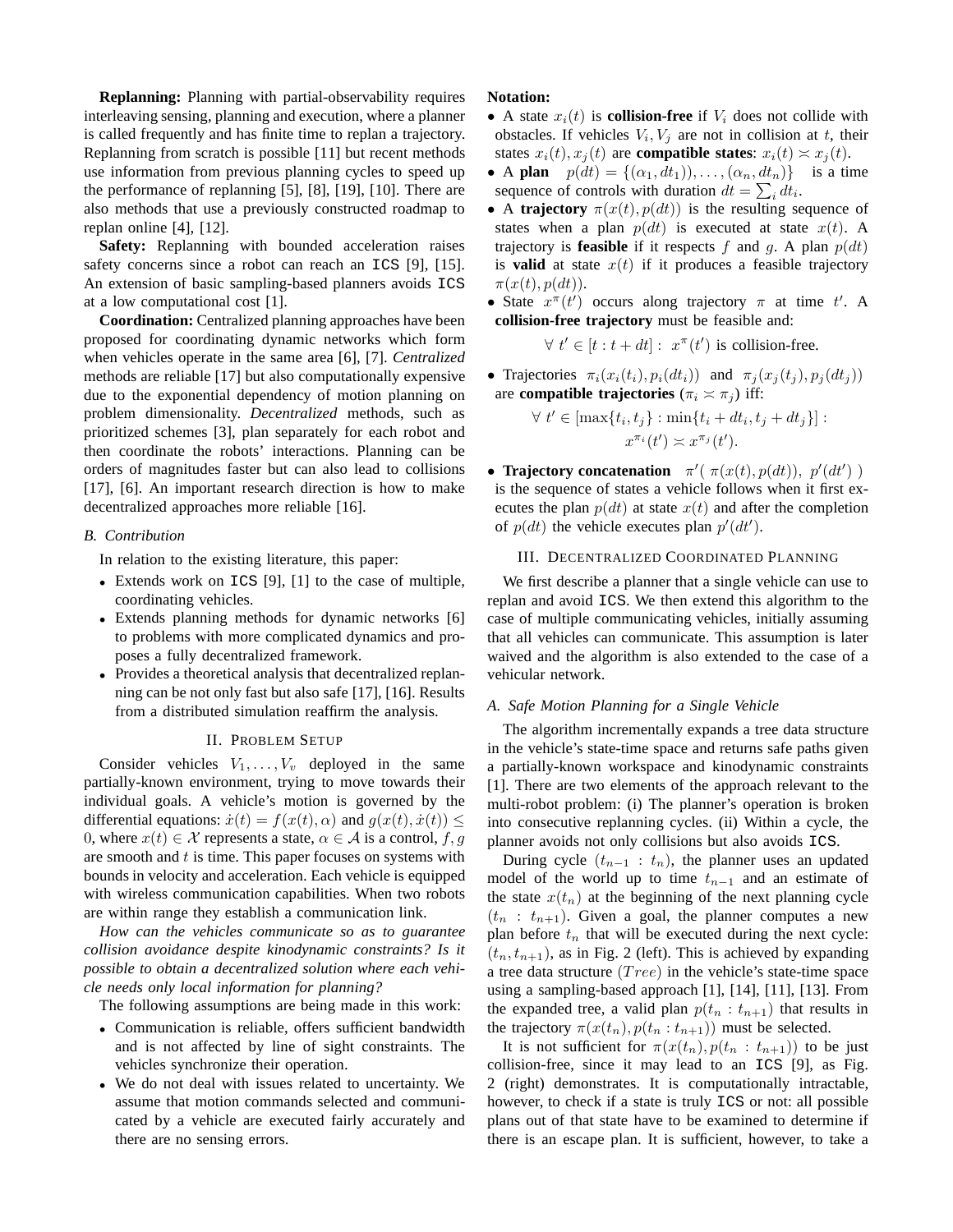

Fig. 2. (left) The robot's synchronization scheme. (center and right) A valid plan may still lead to an ICS during the next planning cycle.

conservative approach: if the vehicle can avoid collisions by executing a pre-specified "contingency" plan  $\gamma(\cdot)$  out of a state x, then x is safe. In other words, state x is **safe** iff:

$$
\exists \gamma(\infty) \text{ s.t. } \pi(x, \gamma(\infty)) \text{ is collision free.} \tag{1}
$$

In our simulation, the contingency plan we use for carlike vehicles is a breaking maneuver that brings the car to a complete stop as fast as possible. The duration of a contingency plan depends on the vehicle's velocity at state  $x$  and its acceleration bound. Since the planner is required to return a plan only for the period  $(t_n : t_{n+1})$ , only the states along the tree that occur at time  $t_{n+1}$  have to be checked whether they are safe or not. The planner implements the following invariant for all plans  $p(t_n : t_{n+1})$  along the tree:

$$
\pi(\pi(x(t_n), p(t_n : t_{n+1})), \gamma(\infty))
$$
 is collision-free.

This means that for all plans  $p(t_n : t_{n+1})$  there is a concatenation with contingency plans that leads to collisionfree trajectories. With this method, a vehicle can operate in a partially-known workspace with static obstacles and can avoid collisions at all times [1].

## *B. Safe Coordinated Planning: Unlimited Communication*

We now move on to the case of multiple vehicles in the environment executing the same replanning loop. This section deals with vehicles that have unlimited communication range. Section III-C waives this assumption.

We will first describe a simple extension of the singlevehicle algorithm to a coordinated approach. As Fig. 1 shows, communication links between vehicles define a graph, where the vehicles are nodes and two vehicles share an edge if the two vehicles can exchange messages. In the case of unlimited communication range this graph is complete. Suppose every vehicle has a unique global priority. We define the set  $N^h$  to represent the neighbors of vehicle V on the communication graph with higher priorities than  $V$  and the set  $N<sup>l</sup>$  to be the set with lower priorities. Then the simple prioritized scheme executed on each vehicle V during a single planning cycle  $(t_n : t_{n+1})$  has the following step:

- 1) Compute a set of candidate plans  $P$  of duration  $(t_n :$  $t_{n+1}$ ) with the single-vehicle algorithm.
- 2) Receive the selected plans  $\mathcal{P}^h$  from neighbors in  $N^h$ .
- 3) Select plan  $p(t_n : t_{n+1}) \in \mathcal{P}$  that does not collide with plans in  $\mathcal{P}^h$  and best serves the goal of vehicle V.
- 4) Transmit the plan p to all neighbors  $N^l$ .

The simple extension, however, fails to produce safe trajectories for multiple reasons:

• If a cycle is completed before all higher priority plans are received, no plan  $p$  can be safely selected.

- Even if  $p \in \mathcal{P}$  and  $\mathcal{P}^h$  are available on time, it may be that no plan p is collision-free with all plans in  $\mathcal{P}^h$  due to the decentralized nature of the approach.
- Suppose p is collision-free with set  $\mathcal{P}^h$ . It may still lead to ICS given  $\mathcal{P}^h$  due to the dynamics.

The definition of a safe state from Eq. 1 is inadequate in the multi-vehicle case, where the safety of a vehicle's state depends on the states and the choices of the other vehicles. We extend the definition of safety as follows:

**Safe State - Multi-vehicle case:** Consider vehicles  $V_1, \ldots, V_v$  that have states  $x_1(t), \ldots, x_v(t)$  and all vehicles  $V_j, j \neq i$  execute plans  $p_j(dt)$ . Then state  $x_i(t)$  is safe iff  $\exists \gamma_i(\infty)$  so that:

$$
\pi_i(x_i(t), \gamma_i(\infty)) \text{ is collision free } \land \forall j \neq i :
$$
  

$$
\pi_i(x_i(t), \gamma_i(\infty)) \asymp \pi'_j(\pi_j(x_j(t), p_j(dt)), \gamma_j(\infty))
$$
 (2)

Note that the trajectory  $\pi_i(x_i(t), \gamma_i(\infty))$  must be compatible with the concatenation of other vehicles' plans and contingencies. Given this new definition of a safe state, we set an objective for the coordination algorithm we described earlier. It must satisfy the following.

**Invariant:** For each replanning cycle  $(t_n : t_{n+1})$  every vehicle  $V_i$  selects a plan  $p_i(t_n : t_{n+1})$  which when executed at state  $x_i(t_n)$ :

- a. The resulting trajectory  $\pi_i(x_i(t_n), p_i(t_n : t_{n+1}))$  is collision-free.
- b. During the current cycle  $(t_n : t_{n+1})$ , it is compatible with all other vehicles,  $\forall j \neq i$ :

$$
\pi_i(x_i(t_n), p_i(t_n : t_{n+1})) \asymp \pi_j(x_j(t_n), p_j(t_n : t_{n+1})).
$$

c. It leads to state  $x^{\pi i}(t_{n+1})$  that is safe according to Eq. 2 for every choice of plans  $p_j(t_{n+1}: t_{n+2})$  that the other vehicles may make during the next planning cycle.

If the Invariant holds then the algorithm will produce safe trajectories. Points a. and b. imply that there is no collision during the current cycle  $(t_n : t_{n+1})$ , either with static geometry or between vehicles. Point c. implies that all vehicles at the next cycle  $(t_{n+1} : t_{n+2})$  have contingency plans which can be followed regardless of the other vehicles' choices. Consequently, the prioritized algorithm in the beginning of this section can be altered so that step 3 is:

3) Select plan  $p(t_n : t_{n+1}) \in \mathcal{P}$  that satisfies the Invariant given the set  $P<sup>h</sup>$ . If no such plan exists or time is running out, execute contingency  $\gamma(t_n : t_{n+1})$ , which is precomputed from the previous planning cycle and collision-free due to the Invariant.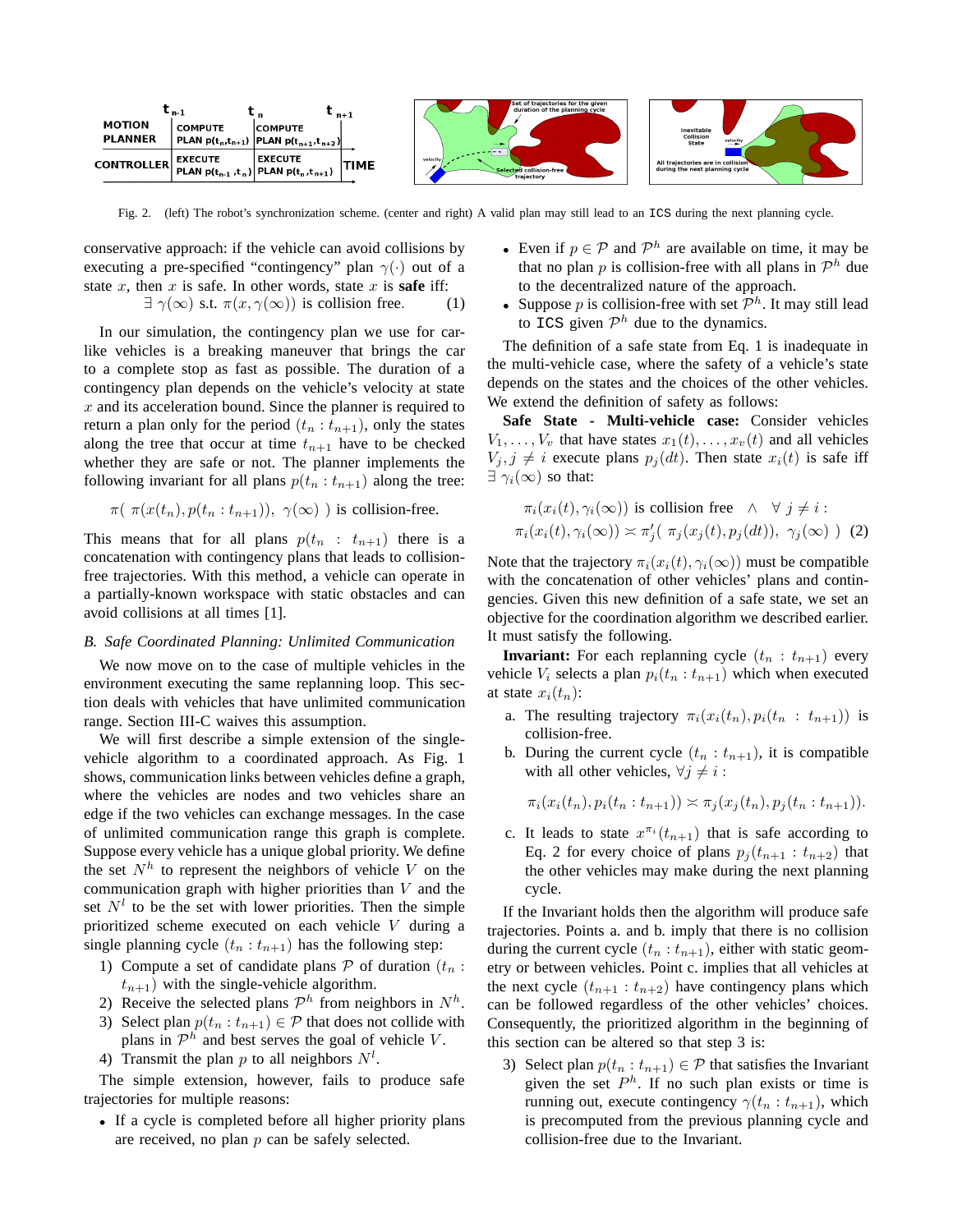

Fig. 3. (a) The lower plan for  $V_2$  is not safe since the contingency attached to it collides with the contingency extending from the plan of  $V_3$ . The top plan of  $V_2$  is safe. (b) The planner of  $V_2$  will not produce the lower trajectory because it collides with the current contingency of  $V_1$ . The top plan is again safe.

Consequently, now we need to answer the question of: *how to produce and select plans*  $p(t_n : t_{n+1})$  *that satisfy the Invariant*. We propose that any selected plan at step 3 of the algorithm must satisfy:

**Requirement 1:** As in the single-vehicle case, the concatenation of plan  $p_i(dt)$  with a contingency plan  $\gamma_i(\infty)$  must be collision-free:

$$
\pi'(\pi(x(t_n), p(t_n : t_{n+1})), \gamma(\infty))
$$
 is collision-free. (3)

**Requirement 2:** The concatenation of plan  $p_i(dt)$  with a contingency plan  $\gamma_i(\infty)$  must be compatible with the contingency plans  $\gamma_i(\infty)$  of other vehicles:

$$
\forall j \neq i: \quad \pi'_i(\ \pi_i(x_i(t_n), p_i(dt)), \gamma_i(\infty))
$$
  

$$
\asymp \ \pi_j(x_j(t_n), \gamma_j(\infty))
$$
 (4)

**Requirement 3:** The concatenation of plan  $p_i(dt)$  with a contingency plan  $\gamma_i(\infty)$  must be compatible with the concatenations of plans  $p_i(dt)$  of other vehicles with their contingency plans  $\gamma_j(\infty)$ :

$$
\forall j \neq i: \quad \pi'_i(\ \pi_i(x_i(t_n), p_i(dt)), \gamma_i(\infty))
$$

$$
\asymp \pi'_j(\ \pi_j(x_j(t_n), p_j(dt)), \gamma_j(\infty))
$$
(5)

**Theorem:** Assume the Invariant is satisfied during planning cycle  $(t_{n-1} : t_n)$  for all vehicles. Then if each vehicle  $V_i$  selects a plan  $p_i(t_n : t_{n+1})$  that satisfies Eq. 3, 4 and 5 or selects an available contingency plan, then the Invariant will also hold during the next planning cycle  $(t_n : t_{n+1})$ .

**Proof:** We will have to show that the three points of the Invariant are satisfied during the next planning cycle  $(t_n : t_{n+1})$ . There are two cases. Either the algorithm manages to produce and select a plan  $p_i(t_n : t_{n+1})$  that satisfies Eq. 3, 4 and 5 or selects a contingency plan. We will treat these two cases separately:

**1)** Assume such plan  $p_i(t_n : t_{n+1})$  has been found. Because the plan satisfies Eq. 3 and Eq. 5, points a. and b. of the Invariant are satisfied, respectively. Point c. is more complicated. The state  $x(t_{n+1})$  that the vehicle will reach after executing  $p_i(t_n : t_{n+1})$  must have the property that it is safe according to Eq. 2. The application of the contingency plan  $\gamma_i$  at state  $x(t_{n+1})$  will result in a collision-free path according to Eq. 3, so one of the two specifications of Eq. 2 is satisfied. State  $x(t_{n+1})$  has to be safe, however, for any choice of plans  $p_j(t_{n+1}: t_{n+2})$  that the other vehicles will make during the next planning cycle. There are again two possible cases for the nature of plans another vehicle  $V_i$  can follow during cycle  $(t_{n+1}: t_{n+2})$ :

a. Assume vehicle  $V_j$  computes a plan  $p_j(t_{n+1}: t_{n+2})$ that satisfies the requirements. Then due to Eq. 4, this plan is compatible with the contingency of  $V_i$  during that cycle:  $\pi_i(t_{n+1}), \gamma_i(\infty)) \asymp$ 

$$
\pi'_{j}(\pi_{j}(x^{\pi_{j}}(t_{n+1}), p_{j}(t_{n+1}: t_{n+2})), \gamma_{j}(\infty))
$$

b. Assume vehicle  $V_j$  resorts to a contingency during cycle  $(t_{n+1} : t_{n+2})$ . Due to Eq. 5, however, the contingency of  $V_i$  is by construction compatible with the contingency of  $V_i$ :

$$
\pi_i(x^{\pi_i}(t_{n+1}), \gamma_i(\infty)) \asymp \pi_j(x^{\pi_j}(t_{n+1}), \gamma_j(\infty))
$$

In any case, Eq. 2 is satisfied for state  $x^{\pi i}(t_{n+1})$ , which means that the third point of the Invariant is also satisfied for the next planning cycle.

**2)** Assume that vehicle  $V_i$  has to resort to a contingency. The inductive hypothesis is that the Invariant holds during the current cycle, so the state  $x(t_n)$  is safe according to Eq. 2 for every choice of plans of other vehicles. From Eq. 2 the points a. and b. of the Invariant trivially hold for the trajectory that follows the contingency plan. In order to show that the state  $x(t_{n+1})$  reached after the application of the contingency plan  $\gamma_i(t_n : t_{n+1})$  is safe according to Eq. 2 we can follow exactly the same reasoning as above. From Eq. 3 the trajectory  $\pi_i(x(t_{n+1}), \gamma_i(\infty))$  will be collision-free and will also be compatible given any choice the other vehicles will make due to Eq. 4 and 5.  $\Box$ 

#### *Algorithm*

We describe here how Algorithm 1 satisfies the requirements with a priority scheme. Fig. 3 provides an illustration of the algorithms operation. For the second requirement, each vehicle  $V_i$  must be aware of the contingencies of other vehicles  $V_j$  at state  $x(t_n)$  during planning cycle  $(t_{n-1} : t_n)$ . These contingencies have been computed by each  $V_i$  during the previous step and can be communicated at the beginning of each cycle. After exchanging contingencies, the samplingbased, kinodynamic planner is invoked. It generates a tree of feasible trajectories in the state-space that are collisionfree and avoids ICS with obstacles in the beginning of the consecutive cycle (Eq. 3). The planner considers also in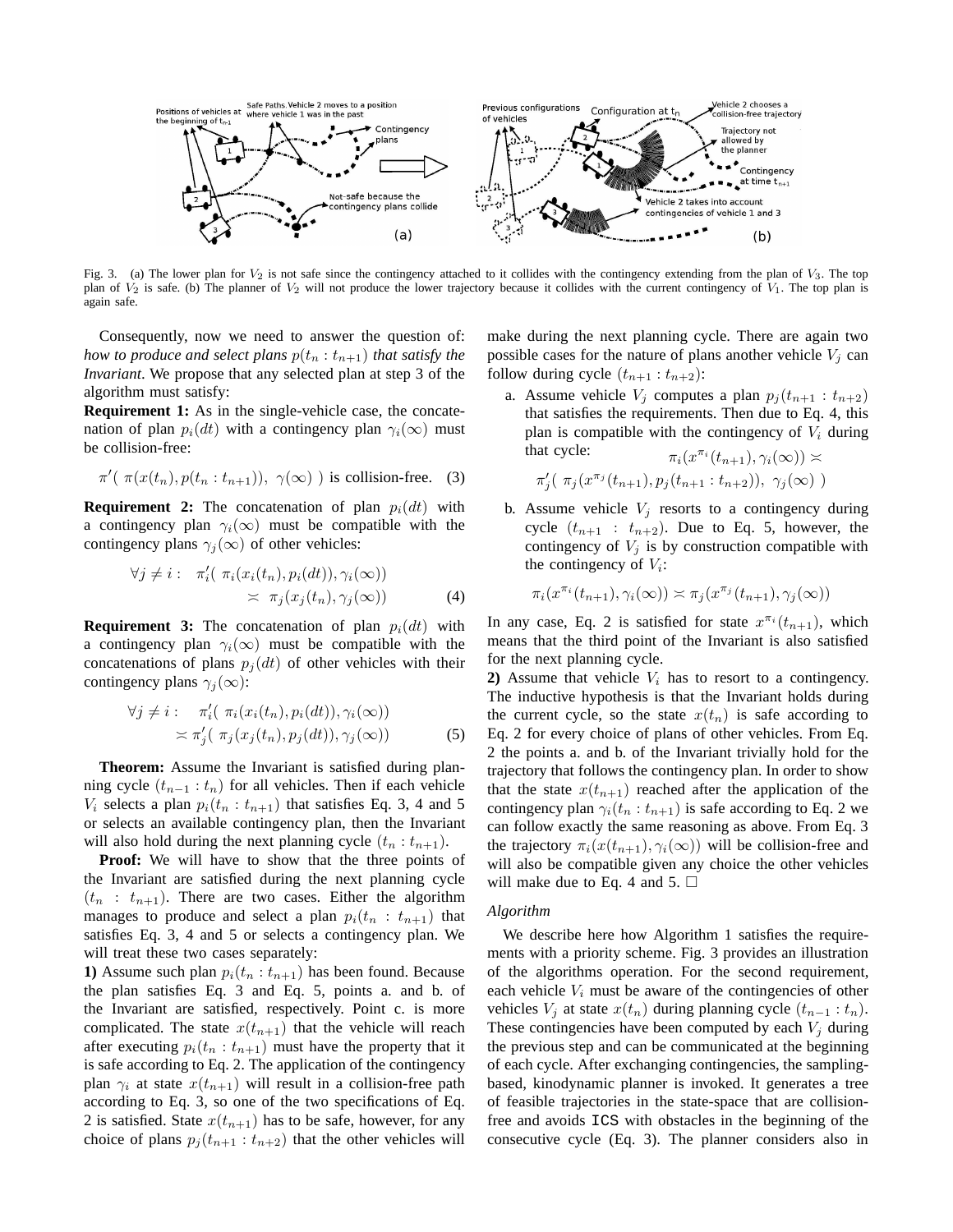# **Algorithm 1** COORDINATED ICS AVOIDANCE for  $V_i$

```
1: Identify set of neighbors N = N^h \cup N^l\mathfrak{D}3: (Exchange contingencies)
4: for all j \in N do
5: Send contingency \gamma_i(\infty) to V_i6: Receive contingency \gamma_j(\infty) from V_j7:
8: (Planning: satisfies requirements 1,2)
9: HN \leftarrow N^h(high priority neighbor set)
10: Select PlanningBudget according to priority
11: Tree \leftarrow Retain valid subset of Tree from previous cycle
12: while (time < PlanningBudget) ∧ HN ≠ ∅do
13: {
14: (Sampling-Based Kinodynamic Planning)
15: Select an existing trajectory sample s from Tree16: Select plan p(dt) and state x(t) on s
17: Propagate trajectory \pi(x(t), p(dt)18:
19: (Req. 1: Avoid ICS with obstacles)
20: if (\pi(x(t), p(dt)) is not collision-free) then
21: Reject \pi22: else
23: if (t < t_{n+1}) \wedge (t + dt > t_{n+1}) then
24: (path intersects next cycle t_{n+1})
25: if (\pi(\pi(x(t), p(dt), \gamma(\infty))) not collision-free) then
26: (Leads to ICS with obstacles)
27: Reject \pi28:
29: (Req. 2: Compatibility with \gamma_j(\infty))
30: for all j \in N and while \pi is not rejected do
31: if (\pi(x(t), p(dt)) \nless \pi_i(x_j(t_n), \gamma_i(\infty))) then
32: (Does not respect Eq. 4)
33: Reject \pi34:
35: (Receive high priority plans)
36: if (message arrived from j \in HN) then
37: Receive selected plan p_j^*(t_n : t_{n+1})38: Receive contingency \gamma_j^*(\infty) at x_j(t_{n+1})39: Remove i from HN40: }
41:
42: (Path Selection: satisfies req. 3)
43: p_i^*(safe from previous round)
44: P' \leftarrow Extract all plans p'_i(t_n : t_{n+1}) from Tree45: for all p'_i \in P' and while (time < PlanningCycle) do
46: for all j \in N^h do
47: if (Eq. 5 does not hold for p'_i, p^*_j(t_n : t_{n+1}), \gamma^*_j(\infty))then
48: Reject p'_i49: if p'_i is not rejected and p'_i better than p_i^* then
50:e_i^* \leftarrow p_i'(t_n : t_{n+1})51:
52: (Transmit selected plan)
53: for all j \in N^l do
54: Send selected plan p_i^* to V_j55: Send contingency \gamma_i^*(\infty) at x_i(t_{n+1}) to V_j
```


Fig. 4. (left) For the dynamic network in Fig. 1 the above DAG shows the transmission of selected plans  $p$  by high priority vehicles to lower priority vehicles - low number denote high priority. (right) Two vehicles that enter each other's comm range at maximum velocity, cannot collide if after finishing their plans they execute their contingency plans.

collision all the trajectories that intersect the contingencies of other vehicles to satisfy Eq. 4.

Req. 3 specifies that when a vehicle makes a decision, it must inform the other vehicles so that pairs of plans satisfy Eq. 5. These messages follow the vehicles' priorities. The highest priority vehicle  $V_i$  computes a solution plan  $p_i(t_n : t_{n+1})$  from the motion planner and the accompanying contingency that could be executed at state  $x^{\pi_i}(t_{n+1})$ .  $V_i$ transmits its solution to lower priority vehicles, which must now come up with a plan that respects Eq. 5 given  $V_i$ 's choice. Every vehicle waits to receive the choices of vehicles with higher priority before selecting a plan. If a plan that respects Eq. 5 is available in the tree structure, it is selected and transmitted to lower priority vehicles. If no plan is found, the available contingency is selected and transmitted. If time is running out (variable  $PlanningCycle$  in Algorithm 1) and not all higher priority vehicles have send their plans, then a contingency is again selected.

Note that the prioritized scheme imposes a total ordering over all the vehicles. In the worst case, this may result in the lowest priority vehicle having to wait for all other vehicles to select plans. High priority vehicles have to transmit their selection early enough (variable *PlanningBudget* in Algorithm 1) so that the sequence of selected plans reaches low priority vehicles within the planning cycle. *Even if the* PlanningBudget *is not sufficiently long so that all vehicles have time to communicate, the vehicles still do not collide in our setup*. They will end up selecting contingencies and stop safely. Although this undesired effect is less pronounced when vehicles have limited communication, it is a disadvantage of the prioritized scheme. We have, however, addressed this issue by proposing a fully distributed approach as an extension of this work that guarantees the satisfaction of the three requirements without priorities [2].

## *C. Safe Coordinated Planning: Limited Communication*

When vehicles have limited communication range, dynamic networks are formed and dissolved as the vehicles move towards their goals (Fig. 1). This, however, does not considerably effect the algorithm as long as two vehicles not within range cannot collide until they approach one another and communicate. Given enough space to deaccelerate and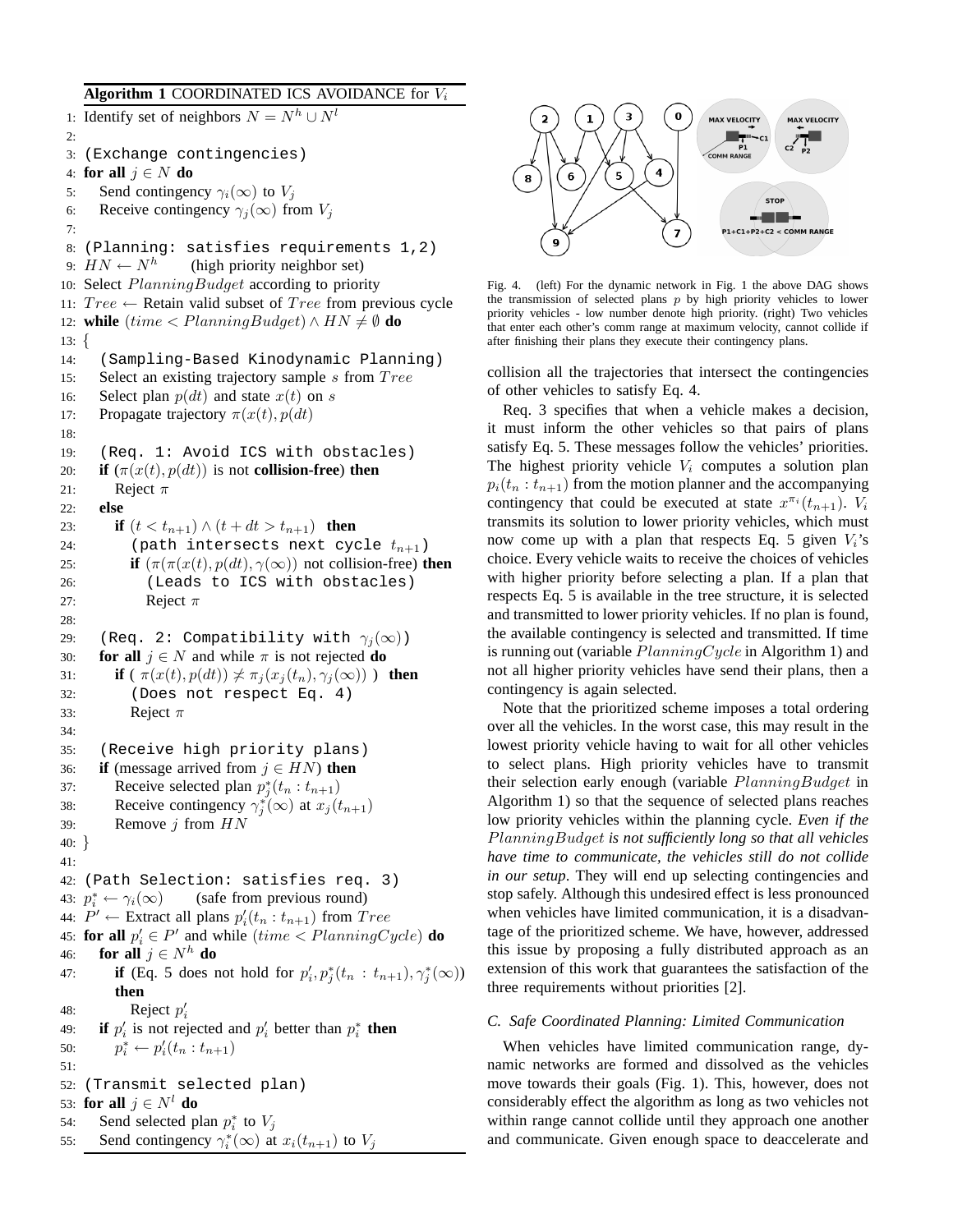come to a complete stop the collision can be avoided.

The Invariant can still be guaranteed by imposing limits on the maximum velocity of the vehicles by taking into account the worst case scenario, shown in Fig. 4 (right). Two vehicles are just outside range and they move with maximum velocity towards one another. Then they will keep approaching one another for an entire cycle with maximum velocity. At the end of the cycle, however, they will communicate. If they manage to find compatible plans, they will continue operating normally. Otherwise, they must execute contingencies. The Invariant can still be satisfied as long as the following is true: the distance that a vehicle covers until it comes to a complete stop when it moves at maximum velocity for one planning cycle and then applies a contingency plan must be less than half of the communication range. For some realistic parameters for car-like vehicles (comm. range 100m, breaking deacceleration  $10m/sec^2$ , planning cycle  $1sec$ ) the allowable maximum velocity is considerably high (approx.  $80Km/h$  or  $50mph$ ).

In the case of limited communication the flow of information is not a chain. The Directed Acyclic Graph (DAG) in Fig. 4 (left), shows the flow of information and the partial ordering defined by the priorities of the dynamic vehicular network displayed in Fig. 1(left). The DAG structure allows for the planning and selections steps to be executed in parallel on many vehicles even with a prioritized scheme.

#### *D. Retaining Communication*

It is also easy to satisfy the constraint that the vehicles maintain a communication network while moving. Assume the vehicles form a communication graph as in Fig. 1(left) and the objective is to move as a vehicular network. To satisfy the network constraint, we need the communication graph to remain connected. For the latter, it is sufficient to retain communication links along a spanning tree of the communication graph. There are efficient algorithms that can compute a spanning tree distributedly. This can be done in the beginning of every planning cycle. The planning algorithm has then to guarantee that the vehicles do not choose trajectories that will break the communication links along the spanning tree.

Assume  $V_i$ ,  $V_j$  share an edge  $e_{ij}$  on the spanning tree. We can make sure that  $e_{ij}$  will not break if we treat as collision any pair of trajectories that concatenated with the corresponding contingencies bring  $V_i$ ,  $V_j$  out of range. This amounts to just adding an extra check for requirements 2 and 3 for the pairs of vehicles that share edges of the spanning tree. Trajectories that break spanning tree edges, are not considered compatible. Since the vehicles move, the communication graph can change (Fig. 5 (right)). Consequently, the spanning tree recomputed in every cycle also changes over time. This allows the network to achieve different topology if it is required. Note that for an edge to be considered as a valid communication link, it must be retainable during a planning cycle given the dynamic motion constraints.



Fig. 5. The state update equations for the car-like vehicles(left). A communication graph and the spanning tree change as the vehicles move, but the vehicles remain a network (right).



Fig. 6. Two snapshots of 16 vehicles exploring the labyrinth environment, while retaining a vehicular network.

## IV. DISTRIBUTED SIMULATION

As a proof of concept that the Alg. 1 can avoid collisions, we implemented it on a distributed vehicular simulator and experiments were ran on a Cray XD1 cluster. Each vehicle is simulated on a different processor and operates under time limitations so as to implement the replanning operation. The simulated vehicles exchange messages using sockets only if they can communicate. Vehicles have also limited sensing range. and car-like motion equations as shown in Fig. 5. Each vehicle has velocity bounds :  $|V| \leq 3.5 \ m/s$ , acceleration bounds:  $\alpha \leq 0.8 \frac{m^2}{s}$  as well as steering bounds  $|s| \leq$ 1 deg/m,  $|t| \leq 4$  deg/(m  $\cdot$  s). Each vehicle has only one type of contingency plan, a breaking maneuver that brings it to a complete stop as soon as possible.

Algorithm 1 is tested on a scenario where a vehicular network explores an environment. This problem combines many challenges: unknown workspace, multiple vehicles with dynamics, network retainment etc. It also involves a variety of issues not discussed in this paper such as sensing, coordinating motions to maximize coverage, etc. Figs. 6 and 7 present two experiments where our technique is used to coordinate the motion of multiple vehicles that explore an unknown environment. The vehicles start at the bottom left corner in the scene, and the workspace is unknown. To promote exploration, the vehicles set as goals the frontiers of the unknown area. Experiments were executed in environments with a lot of narrow passages that force numerous encounters between vehicles.

Table I summarizes our main results in terms of safety. We consider teams of 2 to 16 vehicles that replan online with a planning cycle of 1.5 sec. We measure the time (in seconds), that the vehicles can move without colliding with each other when Reqs. 2 and/or 3 from section III-B are relaxed. The numbers reported show the time at which the first collision or loss of network connectivity occurs. The problem is so constrained for 16 robots that often collisions cannot be avoided past the 2nd replanning loop. The results